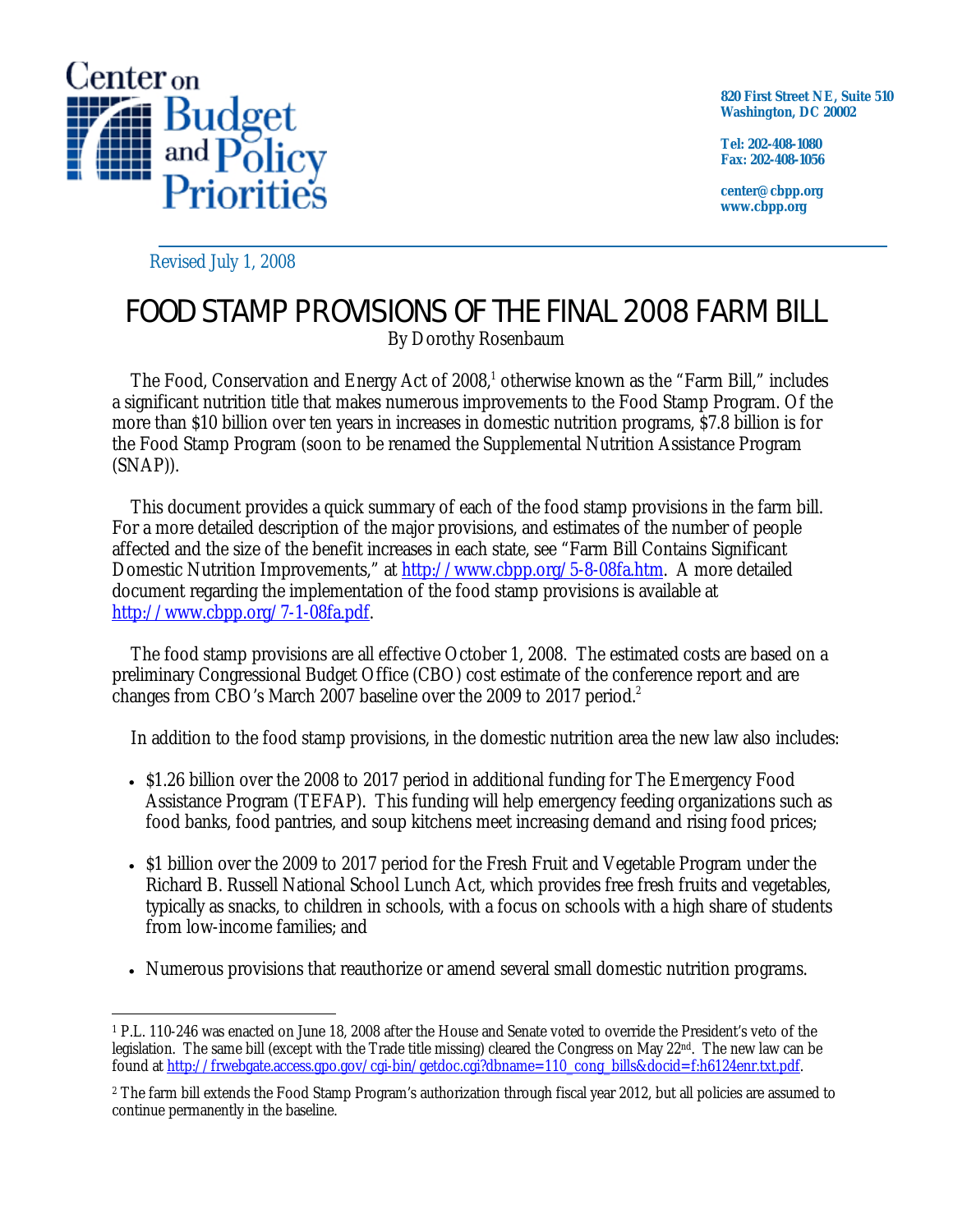| Provision                                                 | Description of Food Stamp Provisions of Title IV of 2008 Farm Bill                                                                                                                                                                                                                                                                                                                                                                                                                          |
|-----------------------------------------------------------|---------------------------------------------------------------------------------------------------------------------------------------------------------------------------------------------------------------------------------------------------------------------------------------------------------------------------------------------------------------------------------------------------------------------------------------------------------------------------------------------|
| <b>Name Change</b><br>Section 4001/4002                   | Renames the Food Stamp Program the "Supplemental Nutrition Assistance<br>Program," or SNAP, and changes the name of the Food Stamp Act of 1977<br>to the Food and Nutrition Act of 2008. Also makes related conforming<br>amendments to the Act.                                                                                                                                                                                                                                            |
| <b>Benefit Improvements</b>                               |                                                                                                                                                                                                                                                                                                                                                                                                                                                                                             |
| <b>Standard</b><br><b>Deduction</b><br>Section 4102       | Raises the minimum standard deduction that households with one to three<br>members receive from \$134 to \$144 in FY 2009 with annual inflation<br>adjustments in later years. (Larger households already receive a larger,<br>annually indexed standard deduction.) Ends erosion in food stamps'<br>purchasing power for about 10 million people. Will provide a typical<br>working family an additional \$4 to \$5 a month in 2009, rising (in nominal<br>terms) to \$17 a month by 2017. |
|                                                           | CBO 9-yr cost: \$5.420 billion                                                                                                                                                                                                                                                                                                                                                                                                                                                              |
| <b>Dependent Care</b><br><b>Deduction</b><br>Section 4103 | Removes the cap on the dependent care deduction and targets more food<br>assistance to working families that are less able to afford food because of<br>this expense. Will provide an average of almost \$500 a year to<br>approximately 100,000 working households that pay high child care costs.                                                                                                                                                                                         |
|                                                           | CBO 9-yr cost: \$500 million                                                                                                                                                                                                                                                                                                                                                                                                                                                                |
| <b>Minimum Benefit</b><br>Section 4107                    | Raises the minimum benefit that one and two person households receive<br>from \$10 a month to 8 percent of the thrifty food plan for a household of<br>one (likely \$14 in FY 2009, with adjustments for food inflation in later<br>years). Approximately 650,000 households with 780,000 people, mostly<br>seniors or people with disabilities, will receive the higher minimum benefit.<br>CBO 9-yr cost: \$278 million                                                                   |
| <b>Exclude Combat</b>                                     | Codifies current policy that excludes from countable income special pay                                                                                                                                                                                                                                                                                                                                                                                                                     |
| Pay<br>Section 4101                                       | received by service members who are deployed to a combat zone.<br>CBO 9-yr cost: \$2 million                                                                                                                                                                                                                                                                                                                                                                                                |
| <b>Food Stamp Asset Changes</b>                           |                                                                                                                                                                                                                                                                                                                                                                                                                                                                                             |
| <b>Index Asset Limits</b><br>Section $4104(a)$            | Adjusts the food stamp asset limits - \$2,000 for most households and<br>\$3,000 for households with elderly or disabled members - for annual<br>inflation (rounded down to the nearest \$250). According to CBO's most<br>recent inflation projections, the asset limits will first increase to \$3,250 for<br>households with elderly or disabled members in 2012 and \$2,250 for all<br>other households in 2014.                                                                        |
| <b>Exclude Retirement</b>                                 | CBO 9-yr cost: \$168 million<br>Excludes all tax-preferred retirement accounts, such as IRAs, from                                                                                                                                                                                                                                                                                                                                                                                          |
| <b>Accounts</b><br>Section 4104(b)                        | countable resources. According to CBO, when provision is fully phased in<br>about 80,000 people will receive about \$125 in a typical month.                                                                                                                                                                                                                                                                                                                                                |
|                                                           | CBO 9-yr cost: \$991 million                                                                                                                                                                                                                                                                                                                                                                                                                                                                |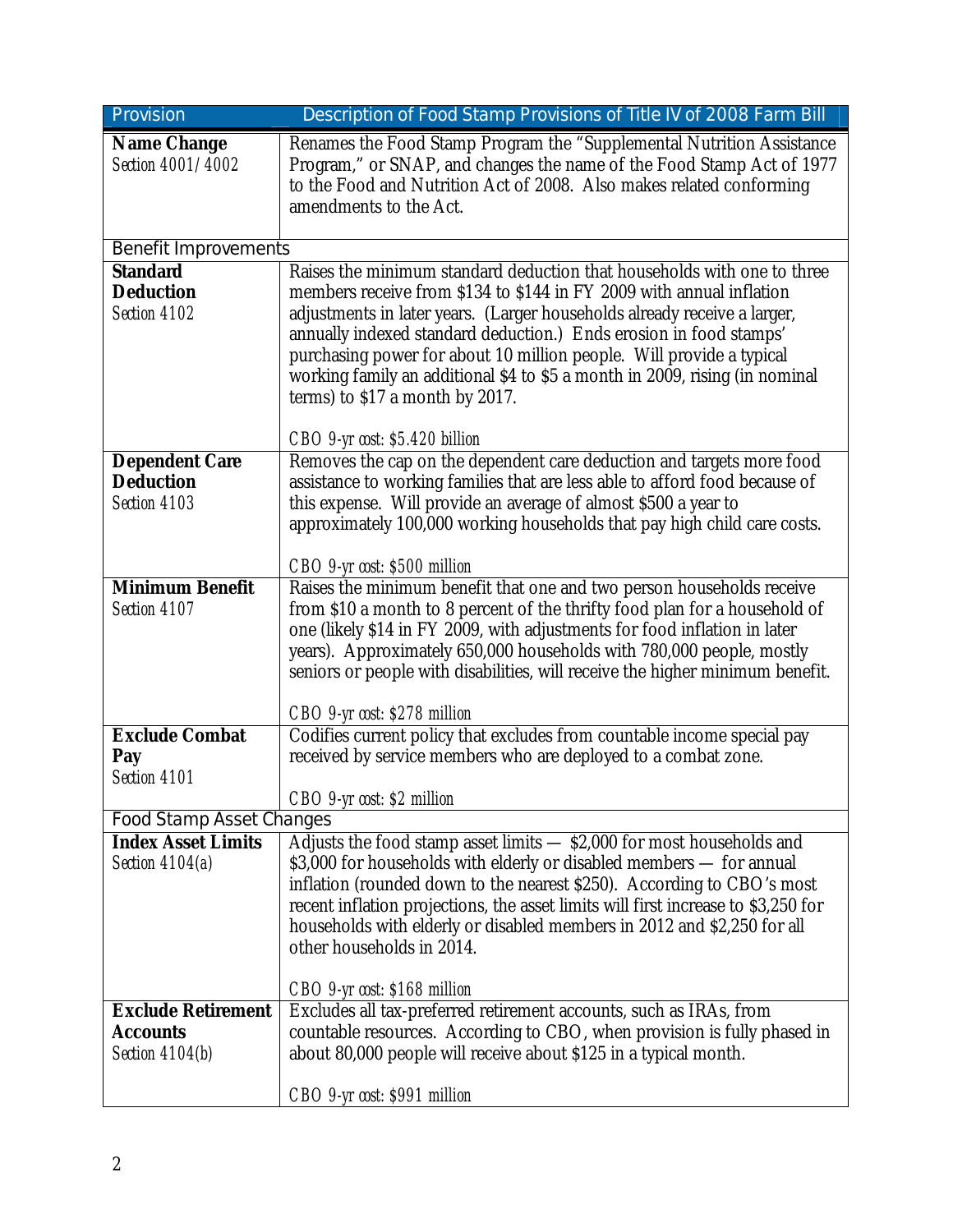| Provision<br>Description of Food Stamp Provisions of Title IV of 2008 Farm Bill |                                                                                                                                                                                                                                                                                                                                                                                                                                                                                                                                                                                |  |
|---------------------------------------------------------------------------------|--------------------------------------------------------------------------------------------------------------------------------------------------------------------------------------------------------------------------------------------------------------------------------------------------------------------------------------------------------------------------------------------------------------------------------------------------------------------------------------------------------------------------------------------------------------------------------|--|
| <b>Exclude Education</b>                                                        | Excludes all tax-preferred education accounts, such as 529s, from countable                                                                                                                                                                                                                                                                                                                                                                                                                                                                                                    |  |
| <b>Accounts</b>                                                                 | resources.                                                                                                                                                                                                                                                                                                                                                                                                                                                                                                                                                                     |  |
| Section 4104(c)                                                                 |                                                                                                                                                                                                                                                                                                                                                                                                                                                                                                                                                                                |  |
|                                                                                 | $CBO$ 9-yr cost: \$17 million                                                                                                                                                                                                                                                                                                                                                                                                                                                                                                                                                  |  |
| <b>Simplifications of Food Stamp Procedures</b>                                 |                                                                                                                                                                                                                                                                                                                                                                                                                                                                                                                                                                                |  |
| <b>Simplified</b>                                                               | Reduces paperwork burdens on households with seniors and people with                                                                                                                                                                                                                                                                                                                                                                                                                                                                                                           |  |
| <b>Reporting</b><br>Section 4105                                                | disabilities by allowing states to extend the "simplified reporting" option to<br>them. Under the option, households in which all members are elderly or<br>have a disability (and where no one has earnings) will be allowed to<br>participate for 12-month periods; the only change in circumstances they will<br>be required to report over the year will be if their household income rises<br>above 130 percent of the poverty level. (Almost every state has adopted<br>this policy for six-month periods for other households, as allowed under<br>the 2002 farm bill.) |  |
|                                                                                 | CBO 9-yr cost: \$285 million                                                                                                                                                                                                                                                                                                                                                                                                                                                                                                                                                   |  |
| <b>Transitional Food</b><br><b>Stamps</b>                                       | States currently have an option to extend 5 months of transitional food<br>stamps to families with children that leave cash assistance programs funded                                                                                                                                                                                                                                                                                                                                                                                                                         |  |
| Section 4106                                                                    | under the Temporary Assistance for Needy Families (TANF) program, in                                                                                                                                                                                                                                                                                                                                                                                                                                                                                                           |  |
|                                                                                 | order to keep families connected to food stamps as they transition from<br>welfare to work. Some states have established separate state-funded cash<br>assistance programs for certain groups of poor families with children<br>because they give them greater flexibility to develop services and supports<br>that can serve these families appropriately. This provision allows them to<br>extend transitional food stamps to these state-only funded programs as well<br>as TANF.<br>CBO 9-yr cost: \$130 million                                                           |  |
|                                                                                 | Food Stamp Employment and Training (FSET)                                                                                                                                                                                                                                                                                                                                                                                                                                                                                                                                      |  |
| <b>FSET Activities</b><br>Section 4108                                          | Makes two changes: (1) Allows FSET funds to be used for job retention<br>services for up to 90 days after FSET participants begin employment, and<br>(2) clarifies that FSET volunteers are not subject to the 120 hour-a-month<br>participation limit or the requirement that the number of hours of<br>participation not exceed the household's food stamp benefit divided by the<br>minimum wage.                                                                                                                                                                           |  |
|                                                                                 | CBO 9-yr cost: \$27 million                                                                                                                                                                                                                                                                                                                                                                                                                                                                                                                                                    |  |
| <b>FSET Funding</b><br>Section 4122                                             | Requires that states spend annual FSET grant money within 15 months of<br>the beginning of each fiscal year, or it ceases to be available. Previously<br>such money was available until it was expended and could be reallocated to<br>states that had spent their grants.                                                                                                                                                                                                                                                                                                     |  |
|                                                                                 | CBO 9-yr cost: negligible                                                                                                                                                                                                                                                                                                                                                                                                                                                                                                                                                      |  |
| <b>Program Operations</b>                                                       |                                                                                                                                                                                                                                                                                                                                                                                                                                                                                                                                                                                |  |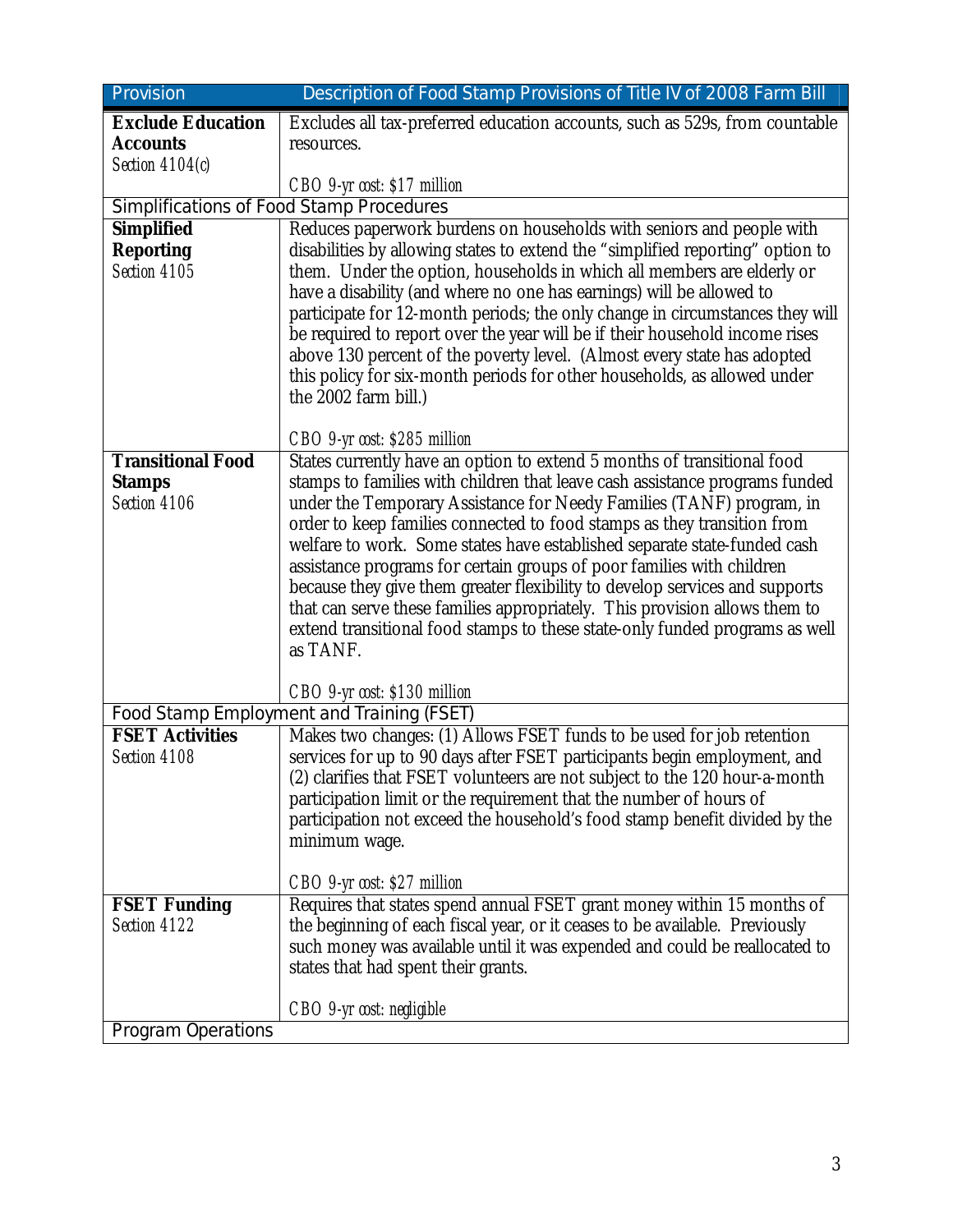| Provision                                                                            | Description of Food Stamp Provisions of Title IV of 2008 Farm Bill                                                                                                                                                                                                                                                                                                                                                                                                                                                      |
|--------------------------------------------------------------------------------------|-------------------------------------------------------------------------------------------------------------------------------------------------------------------------------------------------------------------------------------------------------------------------------------------------------------------------------------------------------------------------------------------------------------------------------------------------------------------------------------------------------------------------|
| <b>Clarification of Split</b><br><b>Issuance</b><br>Section 4113                     | Clarifies that states may not divide individual households' monthly<br>allotments into two or more issuances, as retailers in some states have<br>sought. Does not prevent states from issuing food stamps on different<br>days of the month for different households or issuing a second allotment if<br>a benefit correction were necessary.                                                                                                                                                                          |
| <b>Accrual of EBT</b><br><b>Benefits</b><br>Section 4114                             | Allows states to store a household's benefits "off-line" if the household has<br>not accessed the Electronic Benefit Transfer (EBT) account for 6 months.<br>A state that does so must send notice to the household and make benefits<br>available within 48 hours of a request. Requires states to "expunge" a<br>household's benefits if the household has not accessed the account for 12<br>months.                                                                                                                 |
| De-obligation of<br><b>Food Stamp</b><br><b>Coupons</b><br>Section 4115              | Phases out food stamp coupons as legal tender. As of the date of<br>enactment no more coupons may be issued. No more coupons may be<br>redeemed as of one year after the date of enactment. Makes conforming<br>changes to the Act to reflect EBT. Also provides that no interchange fees<br>- the fees that card companies charge merchants - may apply to EBT<br>transactions.<br>CBO 9-yr cost: -\$8 million                                                                                                         |
| <b>Review of Major</b><br><b>Changes in</b><br><b>Program Design</b><br>Section 4116 | Requires USDA to set standards for identifying major changes in program<br>operations and requires states implementing such changes to notify USDA<br>and to collect data on the impact of these changes on program integrity and<br>household access, particularly for vulnerable households.<br>Also clarifies the responsibility of state agencies in states where counties<br>administer the Food Stamp Program and requires states to keep records as<br>necessary to determine compliance with the program rules. |
| <b>Civil Rights</b><br><b>Compliance</b><br>Section 4117                             | Clarifies in statute that food stamp administering agencies must comply, as<br>TANF agencies already must, with four major civil rights statutes. For<br>most states this will have no practical effect.                                                                                                                                                                                                                                                                                                                |
| <b>Codification of</b><br><b>Bilingual Access</b><br><b>Rules</b><br>Section 4118    | Clarifies that bilingual access rules in food stamp regulations have the same<br>legal standing as if they were in statute. For most states this will have no<br>practical effect.                                                                                                                                                                                                                                                                                                                                      |
| <b>State Option for</b><br>Telephonic<br><b>Signature</b><br>Section 4119            | Gives states the option to allow households to apply for food stamps and<br>establish a filing date over the telephone.                                                                                                                                                                                                                                                                                                                                                                                                 |
| <b>Privacy Protections</b><br>Section 4120                                           | Limits the use of protected private information to purposes for which it is<br>being shared and prohibits commercial exploitation of that data for<br>purposes unrelated to program administration.                                                                                                                                                                                                                                                                                                                     |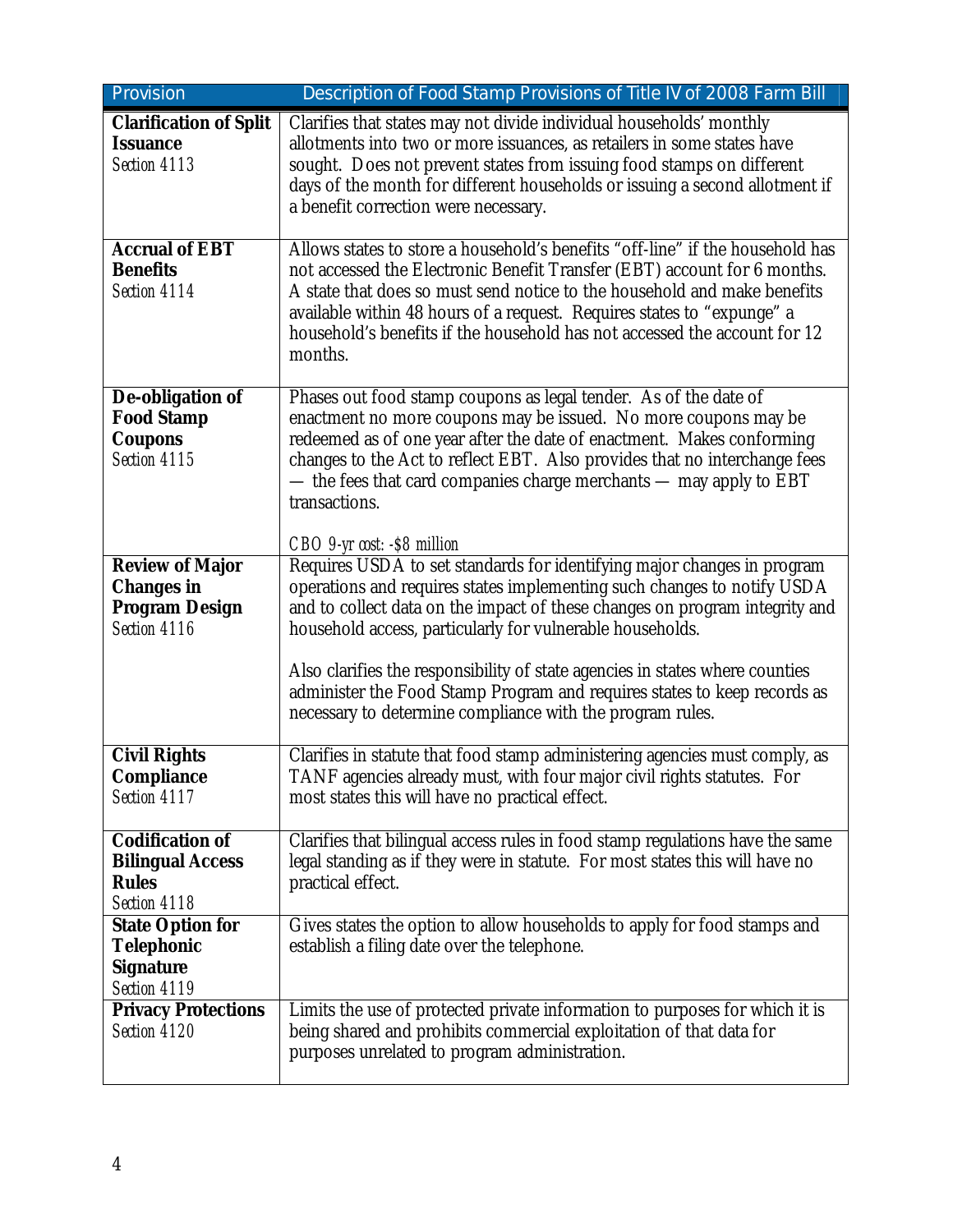| Provision                            | Description of Food Stamp Provisions of Title IV of 2008 Farm Bill                                             |
|--------------------------------------|----------------------------------------------------------------------------------------------------------------|
| <b>Preservation of</b>               | Requires states to adequately test and pilot new computer systems, update                                      |
| <b>Access and</b>                    | systems for changed policy and circumstances, and evaluate systems' effect                                     |
| <b>Payment Accuracy</b>              | on access and payment accuracy.                                                                                |
| Section 4121                         |                                                                                                                |
| <b>Food Stamp Program Integrity</b>  |                                                                                                                |
| <b>Civil Penalties and</b>           | Gives USDA more flexibility in setting disqualification periods and fines for                                  |
| <b>Disqualification for</b>          | certain retailer violations, such as allowing customers to purchase non-food                                   |
| <b>Retailer Fraud</b>                | items with food stamp benefits.                                                                                |
| Section 4132                         |                                                                                                                |
| <b>Major Systems</b>                 | CBO 9-yr cost: \$18 million revenue<br>If USDA determines that a major systems failure in a state, for example |
| <b>Failures</b>                      | from a failed computer system, has caused overpayments to a "substantial                                       |
| Section 4133                         | number of households," USDA may prohibit the state from collecting the                                         |
|                                      | overpayments from households. Instead, the state would be responsible for                                      |
|                                      | reimbursing the federal government for the claim.                                                              |
|                                      |                                                                                                                |
|                                      | CBO 9-yr cost: -\$9 million                                                                                    |
| <b>Eligibility Disqualifications</b> |                                                                                                                |
| <b>Technical</b>                     | In an effort to ensure that innocent people are not wrongly denied benefits,                                   |
| <b>Clarification</b>                 | requires the Secretary to define several terms and ensure consistent                                           |
| <b>Regarding</b>                     | application of a 1996 provision that prevents suspected criminals ("fleeing                                    |
| <b>Eligibility</b>                   | felons") from receiving food stamps.                                                                           |
| Section 4112                         |                                                                                                                |
| <b>New Eligibility</b>               | Disqualifies individuals from food stamps for:                                                                 |
| <b>Disqualifications</b>             | (1) intentionally obtaining cash by using food stamps to purchase a product                                    |
| Section 4131                         | that has a returnable container, discarding the product, and returning the                                     |
|                                      | container for the deposit amount; or                                                                           |
|                                      | 2) intentionally selling food that was purchased using food stamp benefits.                                    |
|                                      | Enhancing Food Stamp Program Role in Nutrition                                                                 |
| <b>Food Stamp</b>                    | Codifies state nutrition education activities for individuals who are eligible                                 |
| <b>Nutrition</b>                     | for food stamps as a specific component of the Food Stamp Program, and                                         |
| <b>Education Program</b>             | updates authorization language. Nutrition Education activities must                                            |
| Section 4111                         | promote healthy food choices consistent with the most recent Dietary                                           |
|                                      | Guidelines. To the maximum extent possible states must notify eligible                                         |
|                                      | participants and applicants of the availability of nutrition education.                                        |
|                                      |                                                                                                                |
| <b>Pilot Projects on</b>             | Provides \$20 million for the Secretary to conduct and rigorously evaluate a                                   |
| <b>Obesity, Nutrition</b>            | pilot test that would provide incentives in supermarkets and other food                                        |
| Promotion, and                       | stores to encourage food stamp households to purchase fruits, vegetables,                                      |
| <b>Health</b>                        | or other healthy foods.                                                                                        |
| Section 4141                         |                                                                                                                |
|                                      |                                                                                                                |
|                                      | Authorizes appropriations for pilots to test additional strategies of using the                                |
|                                      | Food Stamp Program to improve the dietary and health status of food                                            |
|                                      | stamp recipients and reduce obesity.                                                                           |